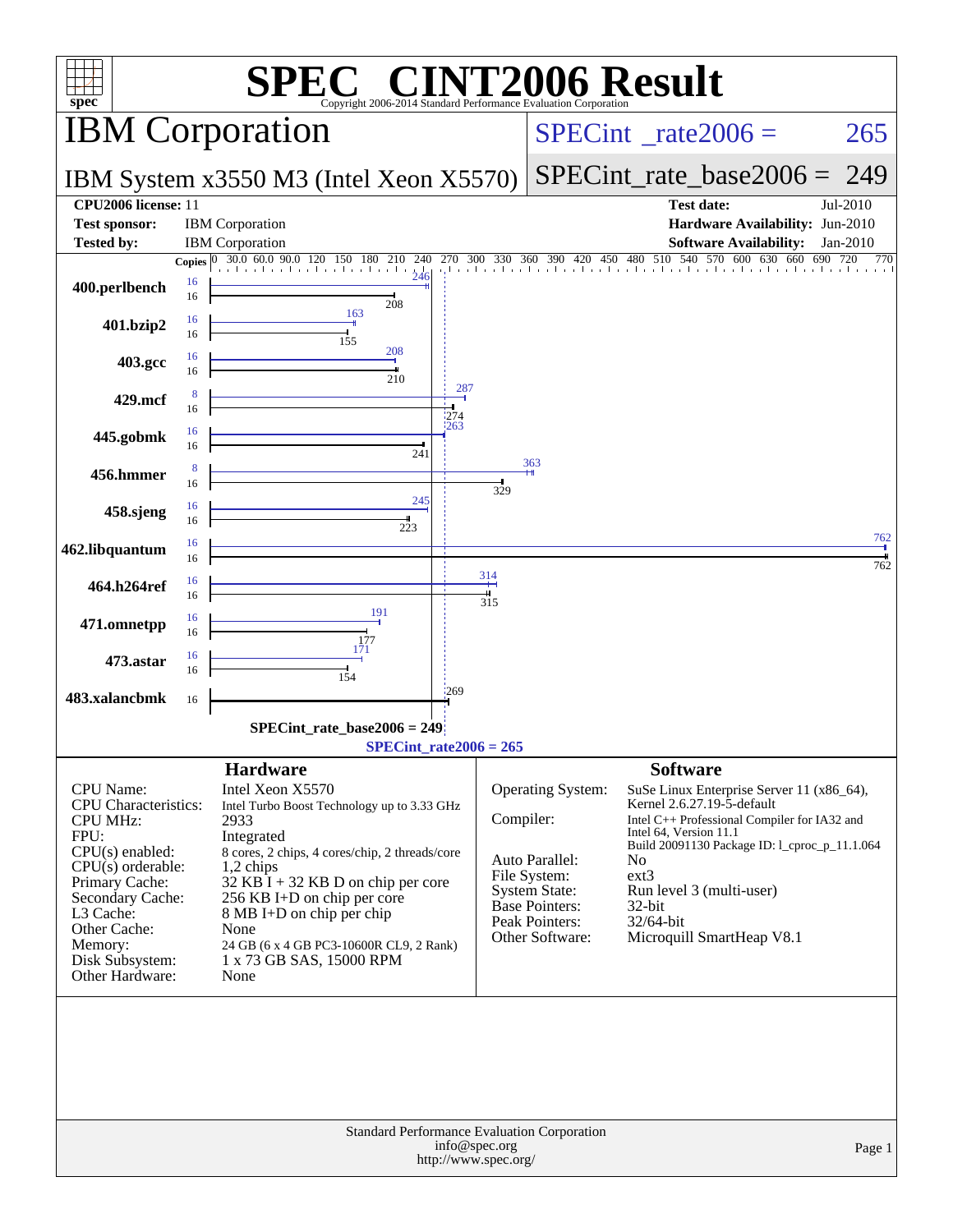

## IBM Corporation

#### SPECint rate $2006 = 265$

IBM System x3550 M3 (Intel Xeon X5570)

[SPECint\\_rate\\_base2006 =](http://www.spec.org/auto/cpu2006/Docs/result-fields.html#SPECintratebase2006) 249

#### **[CPU2006 license:](http://www.spec.org/auto/cpu2006/Docs/result-fields.html#CPU2006license)** 11 **[Test date:](http://www.spec.org/auto/cpu2006/Docs/result-fields.html#Testdate)** Jul-2010

**[Test sponsor:](http://www.spec.org/auto/cpu2006/Docs/result-fields.html#Testsponsor)** IBM Corporation **[Hardware Availability:](http://www.spec.org/auto/cpu2006/Docs/result-fields.html#HardwareAvailability)** Jun-2010 **[Tested by:](http://www.spec.org/auto/cpu2006/Docs/result-fields.html#Testedby)** IBM Corporation **[Software Availability:](http://www.spec.org/auto/cpu2006/Docs/result-fields.html#SoftwareAvailability)** Jan-2010

#### **[Results Table](http://www.spec.org/auto/cpu2006/Docs/result-fields.html#ResultsTable)**

|                    | <b>Base</b>   |                |       |                |       |                                                                                                          |                  | <b>Peak</b>   |                |              |                |              |                |              |
|--------------------|---------------|----------------|-------|----------------|-------|----------------------------------------------------------------------------------------------------------|------------------|---------------|----------------|--------------|----------------|--------------|----------------|--------------|
| <b>Benchmark</b>   | <b>Copies</b> | <b>Seconds</b> | Ratio | <b>Seconds</b> | Ratio | <b>Seconds</b>                                                                                           | Ratio            | <b>Copies</b> | <b>Seconds</b> | <b>Ratio</b> | <b>Seconds</b> | <b>Ratio</b> | <b>Seconds</b> | <b>Ratio</b> |
| 400.perlbench      | 16            | 757            | 207   | 752            | 208   | 752                                                                                                      | <b>208</b>       | 16            | 635            | 246          | 644            | 243          | 637            | 246          |
| 401.bzip2          | 16            | 1001           | 154   | 994            | 1551  | 994                                                                                                      | 155              | 16            | 956            | 162          | 945            | 163          | 945            | 163          |
| $403.\mathrm{gcc}$ | 16            | 615            | 210   | 617            | 209   | 609                                                                                                      | 212              | 16            | 616            | 209          | 620            | 208          | 619            | 208          |
| $429$ .mcf         | 16            | 534            | 273   | 532            | 274   | 532                                                                                                      | 274              |               | 254            | 287          | 254            | 287          | 254            | 287          |
| $445$ .gobmk       | 16            | 697            | 241   | 701            | 239   | 696                                                                                                      | 241              | 16            | 638            | 263          | 638            | 263          | 636            | 264          |
| 456.hmmer          | 16            | 452            | 330   | 454            | 329   | 453                                                                                                      | 329              |               | 209            | 357          | 206            | 363          | 205            | 365          |
| $458$ .sjeng       | 16            | 866            | 223   | 872            | 222   | 864                                                                                                      | 224              | 16            | 790            | 245          | 789            | 245          | 791            | 245          |
| 462.libquantum     | 16            | 436            | 761   | 435            | 762   | 434                                                                                                      | 764              | 16            | 436            | 761          | 435            | 762          | 435            | 762          |
| 464.h264ref        | 16            | 1123           | 315   | 1124           | 315   | 1134                                                                                                     | 312              | 16            | 1096           | 323          | 1130           | 313          | 1129           | 314          |
| $471$ .omnetpp     | 16            | 566            | 177   | 566            | 177   | 567                                                                                                      | 176 <sub>l</sub> | 16            | 524            | 191          | 524            | 191          | 524            | 191          |
| $473$ . astar      | 16            | 728            | 154   | 728            | 154   | 724                                                                                                      | 155              | 16            | 659            | 171          | 659            | 170          | 658            | 171          |
| 483.xalancbmk      | 16            | 410            | 269   | 411            | 269   | 410                                                                                                      | 269              | 16            | 410            | 269          | 411            | 269          | 410            | 269          |
|                    |               |                |       |                |       | Results appear in the order in which they were run. Bold underlined text indicates a median measurement. |                  |               |                |              |                |              |                |              |

#### **[Submit Notes](http://www.spec.org/auto/cpu2006/Docs/result-fields.html#SubmitNotes)**

The config file option 'submit' was used. numactl was used to bind copies to the cores

#### **[Platform Notes](http://www.spec.org/auto/cpu2006/Docs/result-fields.html#PlatformNotes)**

 Turbo Mode Enable Turbo Boost set to Traditional CPU C State Enable

#### **[General Notes](http://www.spec.org/auto/cpu2006/Docs/result-fields.html#GeneralNotes)**

 Binaries were compiled on SLES 10 with Binutils 2.18.50.0.7.20080502 'ulimit -s unlimited' was used to set the stack size to unlimited prior to run

### **[Base Compiler Invocation](http://www.spec.org/auto/cpu2006/Docs/result-fields.html#BaseCompilerInvocation)**

[C benchmarks](http://www.spec.org/auto/cpu2006/Docs/result-fields.html#Cbenchmarks): icc  $-m32$ 

[C++ benchmarks:](http://www.spec.org/auto/cpu2006/Docs/result-fields.html#CXXbenchmarks) [icpc -m32](http://www.spec.org/cpu2006/results/res2010q3/cpu2006-20100719-12542.flags.html#user_CXXbase_intel_icpc_32bit_4e5a5ef1a53fd332b3c49e69c3330699)

> Standard Performance Evaluation Corporation [info@spec.org](mailto:info@spec.org) <http://www.spec.org/>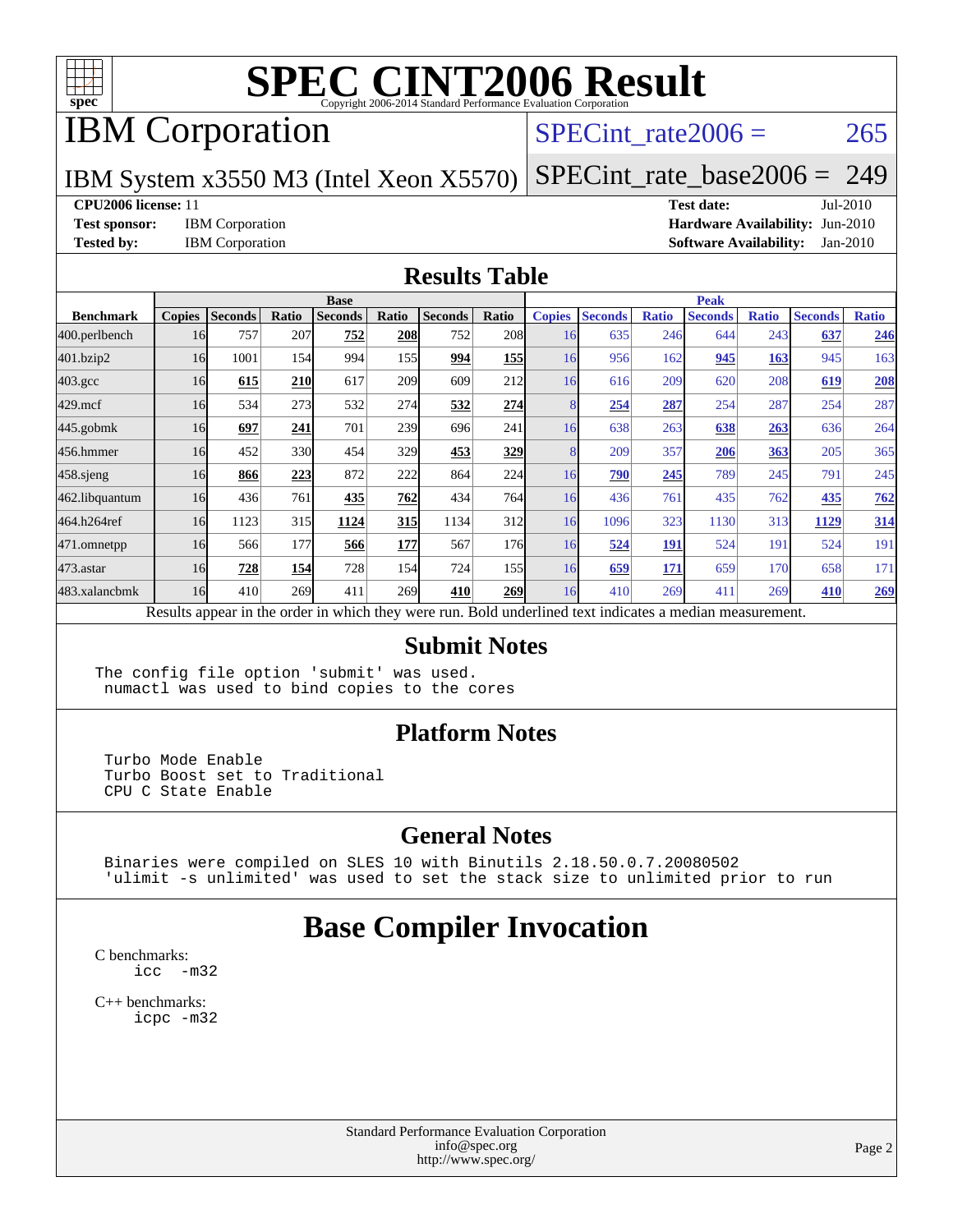

IBM Corporation

 $SPECTnt_rate2006 = 265$ 

IBM System x3550 M3 (Intel Xeon X5570) [SPECint\\_rate\\_base2006 =](http://www.spec.org/auto/cpu2006/Docs/result-fields.html#SPECintratebase2006) 249

**[Test sponsor:](http://www.spec.org/auto/cpu2006/Docs/result-fields.html#Testsponsor)** IBM Corporation **[Hardware Availability:](http://www.spec.org/auto/cpu2006/Docs/result-fields.html#HardwareAvailability)** Jun-2010 **[Tested by:](http://www.spec.org/auto/cpu2006/Docs/result-fields.html#Testedby)** IBM Corporation **[Software Availability:](http://www.spec.org/auto/cpu2006/Docs/result-fields.html#SoftwareAvailability)** Jan-2010

**[CPU2006 license:](http://www.spec.org/auto/cpu2006/Docs/result-fields.html#CPU2006license)** 11 **[Test date:](http://www.spec.org/auto/cpu2006/Docs/result-fields.html#Testdate)** Jul-2010

#### **[Base Portability Flags](http://www.spec.org/auto/cpu2006/Docs/result-fields.html#BasePortabilityFlags)**

 400.perlbench: [-DSPEC\\_CPU\\_LINUX\\_IA32](http://www.spec.org/cpu2006/results/res2010q3/cpu2006-20100719-12542.flags.html#b400.perlbench_baseCPORTABILITY_DSPEC_CPU_LINUX_IA32) 462.libquantum: [-DSPEC\\_CPU\\_LINUX](http://www.spec.org/cpu2006/results/res2010q3/cpu2006-20100719-12542.flags.html#b462.libquantum_baseCPORTABILITY_DSPEC_CPU_LINUX) 483.xalancbmk: [-DSPEC\\_CPU\\_LINUX](http://www.spec.org/cpu2006/results/res2010q3/cpu2006-20100719-12542.flags.html#b483.xalancbmk_baseCXXPORTABILITY_DSPEC_CPU_LINUX)

**[Base Optimization Flags](http://www.spec.org/auto/cpu2006/Docs/result-fields.html#BaseOptimizationFlags)**

[C benchmarks](http://www.spec.org/auto/cpu2006/Docs/result-fields.html#Cbenchmarks):

[-xSSE4.2](http://www.spec.org/cpu2006/results/res2010q3/cpu2006-20100719-12542.flags.html#user_CCbase_f-xSSE42_f91528193cf0b216347adb8b939d4107) [-ipo](http://www.spec.org/cpu2006/results/res2010q3/cpu2006-20100719-12542.flags.html#user_CCbase_f-ipo) [-O3](http://www.spec.org/cpu2006/results/res2010q3/cpu2006-20100719-12542.flags.html#user_CCbase_f-O3) [-no-prec-div](http://www.spec.org/cpu2006/results/res2010q3/cpu2006-20100719-12542.flags.html#user_CCbase_f-no-prec-div) [-static](http://www.spec.org/cpu2006/results/res2010q3/cpu2006-20100719-12542.flags.html#user_CCbase_f-static) [-opt-prefetch](http://www.spec.org/cpu2006/results/res2010q3/cpu2006-20100719-12542.flags.html#user_CCbase_f-opt-prefetch)

[C++ benchmarks:](http://www.spec.org/auto/cpu2006/Docs/result-fields.html#CXXbenchmarks)

[-xSSE4.2](http://www.spec.org/cpu2006/results/res2010q3/cpu2006-20100719-12542.flags.html#user_CXXbase_f-xSSE42_f91528193cf0b216347adb8b939d4107) [-ipo](http://www.spec.org/cpu2006/results/res2010q3/cpu2006-20100719-12542.flags.html#user_CXXbase_f-ipo) [-O3](http://www.spec.org/cpu2006/results/res2010q3/cpu2006-20100719-12542.flags.html#user_CXXbase_f-O3) [-no-prec-div](http://www.spec.org/cpu2006/results/res2010q3/cpu2006-20100719-12542.flags.html#user_CXXbase_f-no-prec-div) [-opt-prefetch](http://www.spec.org/cpu2006/results/res2010q3/cpu2006-20100719-12542.flags.html#user_CXXbase_f-opt-prefetch) [-Wl,-z,muldefs](http://www.spec.org/cpu2006/results/res2010q3/cpu2006-20100719-12542.flags.html#user_CXXbase_link_force_multiple1_74079c344b956b9658436fd1b6dd3a8a) [-L/home/cmplr/usr3/alrahate/cpu2006.1.1.ic11.1/libic11.1-32bit -lsmartheap](http://www.spec.org/cpu2006/results/res2010q3/cpu2006-20100719-12542.flags.html#user_CXXbase_SmartHeap_d86dffe4a79b79ef8890d5cce17030c3)

### **[Base Other Flags](http://www.spec.org/auto/cpu2006/Docs/result-fields.html#BaseOtherFlags)**

[C benchmarks](http://www.spec.org/auto/cpu2006/Docs/result-fields.html#Cbenchmarks):

403.gcc: [-Dalloca=\\_alloca](http://www.spec.org/cpu2006/results/res2010q3/cpu2006-20100719-12542.flags.html#b403.gcc_baseEXTRA_CFLAGS_Dalloca_be3056838c12de2578596ca5467af7f3)

### **[Peak Compiler Invocation](http://www.spec.org/auto/cpu2006/Docs/result-fields.html#PeakCompilerInvocation)**

[C benchmarks \(except as noted below\)](http://www.spec.org/auto/cpu2006/Docs/result-fields.html#Cbenchmarksexceptasnotedbelow):

[icc -m32](http://www.spec.org/cpu2006/results/res2010q3/cpu2006-20100719-12542.flags.html#user_CCpeak_intel_icc_32bit_5ff4a39e364c98233615fdd38438c6f2)

401.bzip2: [icc -m64](http://www.spec.org/cpu2006/results/res2010q3/cpu2006-20100719-12542.flags.html#user_peakCCLD401_bzip2_intel_icc_64bit_bda6cc9af1fdbb0edc3795bac97ada53)

456.hmmer: [icc -m64](http://www.spec.org/cpu2006/results/res2010q3/cpu2006-20100719-12542.flags.html#user_peakCCLD456_hmmer_intel_icc_64bit_bda6cc9af1fdbb0edc3795bac97ada53)

458.sjeng: [icc -m64](http://www.spec.org/cpu2006/results/res2010q3/cpu2006-20100719-12542.flags.html#user_peakCCLD458_sjeng_intel_icc_64bit_bda6cc9af1fdbb0edc3795bac97ada53)

462.libquantum: [icc -m64](http://www.spec.org/cpu2006/results/res2010q3/cpu2006-20100719-12542.flags.html#user_peakCCLD462_libquantum_intel_icc_64bit_bda6cc9af1fdbb0edc3795bac97ada53)

[C++ benchmarks \(except as noted below\):](http://www.spec.org/auto/cpu2006/Docs/result-fields.html#CXXbenchmarksexceptasnotedbelow) [icpc -m32](http://www.spec.org/cpu2006/results/res2010q3/cpu2006-20100719-12542.flags.html#user_CXXpeak_intel_icpc_32bit_4e5a5ef1a53fd332b3c49e69c3330699)

473.astar: [icpc -m64](http://www.spec.org/cpu2006/results/res2010q3/cpu2006-20100719-12542.flags.html#user_peakCXXLD473_astar_intel_icpc_64bit_fc66a5337ce925472a5c54ad6a0de310)

## **[Peak Portability Flags](http://www.spec.org/auto/cpu2006/Docs/result-fields.html#PeakPortabilityFlags)**

 400.perlbench: [-DSPEC\\_CPU\\_LINUX\\_IA32](http://www.spec.org/cpu2006/results/res2010q3/cpu2006-20100719-12542.flags.html#b400.perlbench_peakCPORTABILITY_DSPEC_CPU_LINUX_IA32) 401.bzip2: [-DSPEC\\_CPU\\_LP64](http://www.spec.org/cpu2006/results/res2010q3/cpu2006-20100719-12542.flags.html#suite_peakCPORTABILITY401_bzip2_DSPEC_CPU_LP64)

Continued on next page

Standard Performance Evaluation Corporation [info@spec.org](mailto:info@spec.org) <http://www.spec.org/>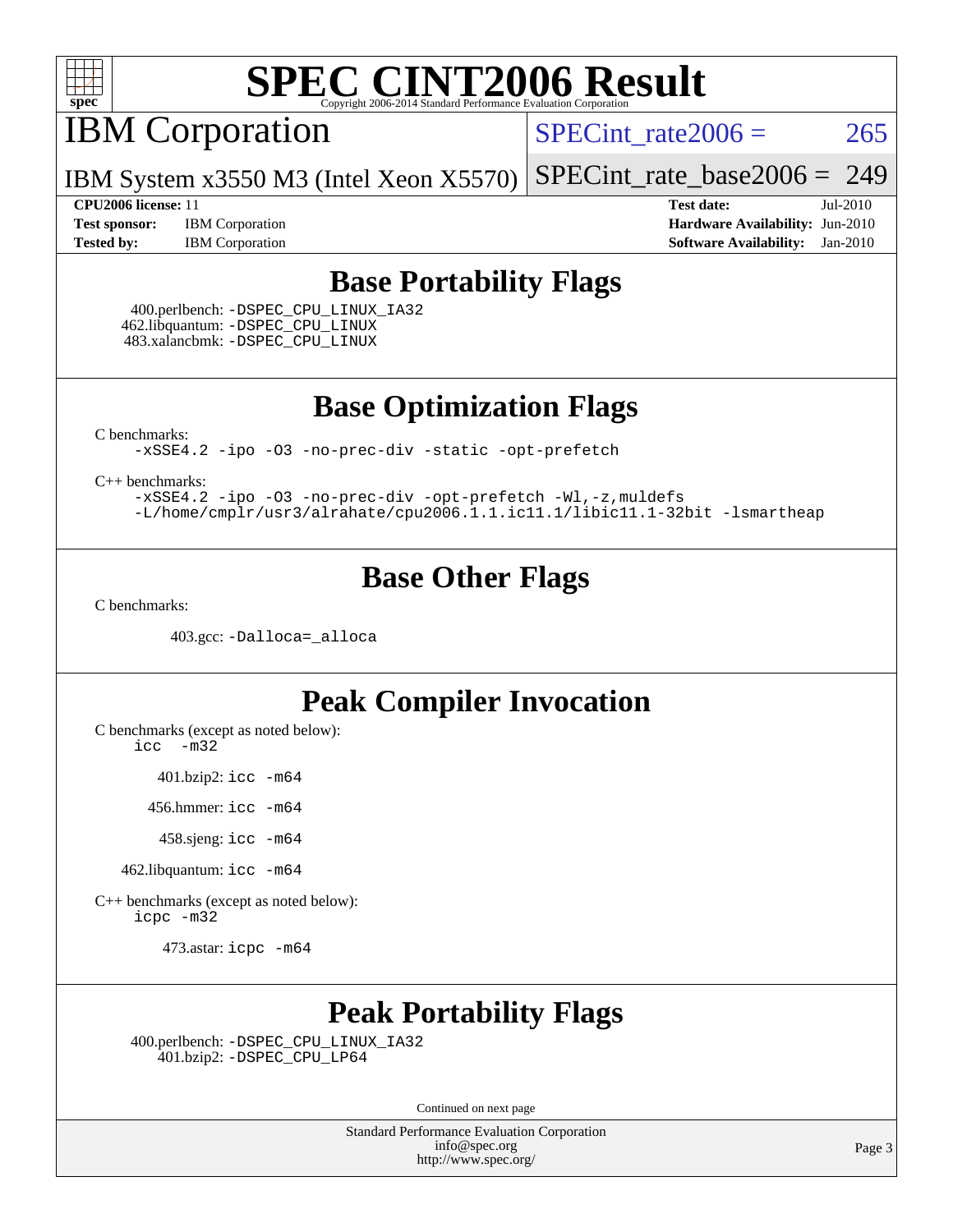

IBM Corporation

SPECint rate $2006 = 265$ 

IBM System x3550 M3 (Intel Xeon X5570) [SPECint\\_rate\\_base2006 =](http://www.spec.org/auto/cpu2006/Docs/result-fields.html#SPECintratebase2006) 249

**[Test sponsor:](http://www.spec.org/auto/cpu2006/Docs/result-fields.html#Testsponsor)** IBM Corporation **[Hardware Availability:](http://www.spec.org/auto/cpu2006/Docs/result-fields.html#HardwareAvailability)** Jun-2010 **[Tested by:](http://www.spec.org/auto/cpu2006/Docs/result-fields.html#Testedby)** IBM Corporation **[Software Availability:](http://www.spec.org/auto/cpu2006/Docs/result-fields.html#SoftwareAvailability)** Jan-2010

**[CPU2006 license:](http://www.spec.org/auto/cpu2006/Docs/result-fields.html#CPU2006license)** 11 **[Test date:](http://www.spec.org/auto/cpu2006/Docs/result-fields.html#Testdate)** Jul-2010

## **[Peak Portability Flags \(Continued\)](http://www.spec.org/auto/cpu2006/Docs/result-fields.html#PeakPortabilityFlags)**

 456.hmmer: [-DSPEC\\_CPU\\_LP64](http://www.spec.org/cpu2006/results/res2010q3/cpu2006-20100719-12542.flags.html#suite_peakCPORTABILITY456_hmmer_DSPEC_CPU_LP64) 458.sjeng: [-DSPEC\\_CPU\\_LP64](http://www.spec.org/cpu2006/results/res2010q3/cpu2006-20100719-12542.flags.html#suite_peakCPORTABILITY458_sjeng_DSPEC_CPU_LP64) 462.libquantum: [-DSPEC\\_CPU\\_LP64](http://www.spec.org/cpu2006/results/res2010q3/cpu2006-20100719-12542.flags.html#suite_peakCPORTABILITY462_libquantum_DSPEC_CPU_LP64) [-DSPEC\\_CPU\\_LINUX](http://www.spec.org/cpu2006/results/res2010q3/cpu2006-20100719-12542.flags.html#b462.libquantum_peakCPORTABILITY_DSPEC_CPU_LINUX) 473.astar: [-DSPEC\\_CPU\\_LP64](http://www.spec.org/cpu2006/results/res2010q3/cpu2006-20100719-12542.flags.html#suite_peakCXXPORTABILITY473_astar_DSPEC_CPU_LP64) 483.xalancbmk: [-DSPEC\\_CPU\\_LINUX](http://www.spec.org/cpu2006/results/res2010q3/cpu2006-20100719-12542.flags.html#b483.xalancbmk_peakCXXPORTABILITY_DSPEC_CPU_LINUX)

## **[Peak Optimization Flags](http://www.spec.org/auto/cpu2006/Docs/result-fields.html#PeakOptimizationFlags)**

[C benchmarks](http://www.spec.org/auto/cpu2006/Docs/result-fields.html#Cbenchmarks):

Standard Performance Evaluation Corporation [info@spec.org](mailto:info@spec.org) <http://www.spec.org/> Page 4 400.perlbench: [-xSSE4.2](http://www.spec.org/cpu2006/results/res2010q3/cpu2006-20100719-12542.flags.html#user_peakPASS2_CFLAGSPASS2_LDCFLAGS400_perlbench_f-xSSE42_f91528193cf0b216347adb8b939d4107)(pass 2) [-prof-gen](http://www.spec.org/cpu2006/results/res2010q3/cpu2006-20100719-12542.flags.html#user_peakPASS1_CFLAGSPASS1_LDCFLAGS400_perlbench_prof_gen_e43856698f6ca7b7e442dfd80e94a8fc)(pass 1) [-ipo](http://www.spec.org/cpu2006/results/res2010q3/cpu2006-20100719-12542.flags.html#user_peakPASS2_CFLAGSPASS2_LDCFLAGS400_perlbench_f-ipo)(pass 2) [-O3](http://www.spec.org/cpu2006/results/res2010q3/cpu2006-20100719-12542.flags.html#user_peakPASS2_CFLAGSPASS2_LDCFLAGS400_perlbench_f-O3)(pass 2) [-no-prec-div](http://www.spec.org/cpu2006/results/res2010q3/cpu2006-20100719-12542.flags.html#user_peakPASS2_CFLAGSPASS2_LDCFLAGS400_perlbench_f-no-prec-div)(pass 2) [-static](http://www.spec.org/cpu2006/results/res2010q3/cpu2006-20100719-12542.flags.html#user_peakPASS2_CFLAGSPASS2_LDCFLAGS400_perlbench_f-static)(pass 2) [-prof-use](http://www.spec.org/cpu2006/results/res2010q3/cpu2006-20100719-12542.flags.html#user_peakPASS2_CFLAGSPASS2_LDCFLAGS400_perlbench_prof_use_bccf7792157ff70d64e32fe3e1250b55)(pass 2) [-ansi-alias](http://www.spec.org/cpu2006/results/res2010q3/cpu2006-20100719-12542.flags.html#user_peakCOPTIMIZE400_perlbench_f-ansi-alias) 401.bzip2: [-xSSE4.2](http://www.spec.org/cpu2006/results/res2010q3/cpu2006-20100719-12542.flags.html#user_peakPASS2_CFLAGSPASS2_LDCFLAGS401_bzip2_f-xSSE42_f91528193cf0b216347adb8b939d4107)(pass 2) [-prof-gen](http://www.spec.org/cpu2006/results/res2010q3/cpu2006-20100719-12542.flags.html#user_peakPASS1_CFLAGSPASS1_LDCFLAGS401_bzip2_prof_gen_e43856698f6ca7b7e442dfd80e94a8fc)(pass 1) [-ipo](http://www.spec.org/cpu2006/results/res2010q3/cpu2006-20100719-12542.flags.html#user_peakPASS2_CFLAGSPASS2_LDCFLAGS401_bzip2_f-ipo)(pass 2) [-O3](http://www.spec.org/cpu2006/results/res2010q3/cpu2006-20100719-12542.flags.html#user_peakPASS2_CFLAGSPASS2_LDCFLAGS401_bzip2_f-O3)(pass 2) [-no-prec-div](http://www.spec.org/cpu2006/results/res2010q3/cpu2006-20100719-12542.flags.html#user_peakPASS2_CFLAGSPASS2_LDCFLAGS401_bzip2_f-no-prec-div)(pass 2) [-static](http://www.spec.org/cpu2006/results/res2010q3/cpu2006-20100719-12542.flags.html#user_peakPASS2_CFLAGSPASS2_LDCFLAGS401_bzip2_f-static)(pass 2) [-prof-use](http://www.spec.org/cpu2006/results/res2010q3/cpu2006-20100719-12542.flags.html#user_peakPASS2_CFLAGSPASS2_LDCFLAGS401_bzip2_prof_use_bccf7792157ff70d64e32fe3e1250b55)(pass 2) [-opt-prefetch](http://www.spec.org/cpu2006/results/res2010q3/cpu2006-20100719-12542.flags.html#user_peakCOPTIMIZE401_bzip2_f-opt-prefetch) [-ansi-alias](http://www.spec.org/cpu2006/results/res2010q3/cpu2006-20100719-12542.flags.html#user_peakCOPTIMIZE401_bzip2_f-ansi-alias) [-auto-ilp32](http://www.spec.org/cpu2006/results/res2010q3/cpu2006-20100719-12542.flags.html#user_peakCOPTIMIZE401_bzip2_f-auto-ilp32) 403.gcc: [-xSSE4.2](http://www.spec.org/cpu2006/results/res2010q3/cpu2006-20100719-12542.flags.html#user_peakCOPTIMIZE403_gcc_f-xSSE42_f91528193cf0b216347adb8b939d4107) [-ipo](http://www.spec.org/cpu2006/results/res2010q3/cpu2006-20100719-12542.flags.html#user_peakCOPTIMIZE403_gcc_f-ipo) [-O3](http://www.spec.org/cpu2006/results/res2010q3/cpu2006-20100719-12542.flags.html#user_peakCOPTIMIZE403_gcc_f-O3) [-no-prec-div](http://www.spec.org/cpu2006/results/res2010q3/cpu2006-20100719-12542.flags.html#user_peakCOPTIMIZE403_gcc_f-no-prec-div) [-static](http://www.spec.org/cpu2006/results/res2010q3/cpu2006-20100719-12542.flags.html#user_peakCOPTIMIZE403_gcc_f-static) 429.mcf: [-xSSE4.2](http://www.spec.org/cpu2006/results/res2010q3/cpu2006-20100719-12542.flags.html#user_peakCOPTIMIZE429_mcf_f-xSSE42_f91528193cf0b216347adb8b939d4107) [-ipo](http://www.spec.org/cpu2006/results/res2010q3/cpu2006-20100719-12542.flags.html#user_peakCOPTIMIZE429_mcf_f-ipo) [-O3](http://www.spec.org/cpu2006/results/res2010q3/cpu2006-20100719-12542.flags.html#user_peakCOPTIMIZE429_mcf_f-O3) [-no-prec-div](http://www.spec.org/cpu2006/results/res2010q3/cpu2006-20100719-12542.flags.html#user_peakCOPTIMIZE429_mcf_f-no-prec-div) [-static](http://www.spec.org/cpu2006/results/res2010q3/cpu2006-20100719-12542.flags.html#user_peakCOPTIMIZE429_mcf_f-static) [-opt-prefetch](http://www.spec.org/cpu2006/results/res2010q3/cpu2006-20100719-12542.flags.html#user_peakCOPTIMIZE429_mcf_f-opt-prefetch) 445.gobmk: [-xSSE4.2](http://www.spec.org/cpu2006/results/res2010q3/cpu2006-20100719-12542.flags.html#user_peakPASS2_CFLAGSPASS2_LDCFLAGS445_gobmk_f-xSSE42_f91528193cf0b216347adb8b939d4107)(pass 2) [-prof-gen](http://www.spec.org/cpu2006/results/res2010q3/cpu2006-20100719-12542.flags.html#user_peakPASS1_CFLAGSPASS1_LDCFLAGS445_gobmk_prof_gen_e43856698f6ca7b7e442dfd80e94a8fc)(pass 1) [-prof-use](http://www.spec.org/cpu2006/results/res2010q3/cpu2006-20100719-12542.flags.html#user_peakPASS2_CFLAGSPASS2_LDCFLAGS445_gobmk_prof_use_bccf7792157ff70d64e32fe3e1250b55)(pass 2) [-O2](http://www.spec.org/cpu2006/results/res2010q3/cpu2006-20100719-12542.flags.html#user_peakCOPTIMIZE445_gobmk_f-O2) [-ipo](http://www.spec.org/cpu2006/results/res2010q3/cpu2006-20100719-12542.flags.html#user_peakCOPTIMIZE445_gobmk_f-ipo) [-no-prec-div](http://www.spec.org/cpu2006/results/res2010q3/cpu2006-20100719-12542.flags.html#user_peakCOPTIMIZE445_gobmk_f-no-prec-div) [-ansi-alias](http://www.spec.org/cpu2006/results/res2010q3/cpu2006-20100719-12542.flags.html#user_peakCOPTIMIZE445_gobmk_f-ansi-alias) 456.hmmer: [-xSSE4.2](http://www.spec.org/cpu2006/results/res2010q3/cpu2006-20100719-12542.flags.html#user_peakCOPTIMIZE456_hmmer_f-xSSE42_f91528193cf0b216347adb8b939d4107) [-ipo](http://www.spec.org/cpu2006/results/res2010q3/cpu2006-20100719-12542.flags.html#user_peakCOPTIMIZE456_hmmer_f-ipo) [-O3](http://www.spec.org/cpu2006/results/res2010q3/cpu2006-20100719-12542.flags.html#user_peakCOPTIMIZE456_hmmer_f-O3) [-no-prec-div](http://www.spec.org/cpu2006/results/res2010q3/cpu2006-20100719-12542.flags.html#user_peakCOPTIMIZE456_hmmer_f-no-prec-div) [-static](http://www.spec.org/cpu2006/results/res2010q3/cpu2006-20100719-12542.flags.html#user_peakCOPTIMIZE456_hmmer_f-static) [-unroll2](http://www.spec.org/cpu2006/results/res2010q3/cpu2006-20100719-12542.flags.html#user_peakCOPTIMIZE456_hmmer_f-unroll_784dae83bebfb236979b41d2422d7ec2) [-ansi-alias](http://www.spec.org/cpu2006/results/res2010q3/cpu2006-20100719-12542.flags.html#user_peakCOPTIMIZE456_hmmer_f-ansi-alias) [-auto-ilp32](http://www.spec.org/cpu2006/results/res2010q3/cpu2006-20100719-12542.flags.html#user_peakCOPTIMIZE456_hmmer_f-auto-ilp32) 458.sjeng: [-xSSE4.2](http://www.spec.org/cpu2006/results/res2010q3/cpu2006-20100719-12542.flags.html#user_peakPASS2_CFLAGSPASS2_LDCFLAGS458_sjeng_f-xSSE42_f91528193cf0b216347adb8b939d4107)(pass 2) [-prof-gen](http://www.spec.org/cpu2006/results/res2010q3/cpu2006-20100719-12542.flags.html#user_peakPASS1_CFLAGSPASS1_LDCFLAGS458_sjeng_prof_gen_e43856698f6ca7b7e442dfd80e94a8fc)(pass 1) [-ipo](http://www.spec.org/cpu2006/results/res2010q3/cpu2006-20100719-12542.flags.html#user_peakPASS2_CFLAGSPASS2_LDCFLAGS458_sjeng_f-ipo)(pass 2) [-O3](http://www.spec.org/cpu2006/results/res2010q3/cpu2006-20100719-12542.flags.html#user_peakPASS2_CFLAGSPASS2_LDCFLAGS458_sjeng_f-O3)(pass 2) [-no-prec-div](http://www.spec.org/cpu2006/results/res2010q3/cpu2006-20100719-12542.flags.html#user_peakPASS2_CFLAGSPASS2_LDCFLAGS458_sjeng_f-no-prec-div)(pass 2) [-static](http://www.spec.org/cpu2006/results/res2010q3/cpu2006-20100719-12542.flags.html#user_peakPASS2_CFLAGSPASS2_LDCFLAGS458_sjeng_f-static)(pass 2) [-prof-use](http://www.spec.org/cpu2006/results/res2010q3/cpu2006-20100719-12542.flags.html#user_peakPASS2_CFLAGSPASS2_LDCFLAGS458_sjeng_prof_use_bccf7792157ff70d64e32fe3e1250b55)(pass 2) [-unroll4](http://www.spec.org/cpu2006/results/res2010q3/cpu2006-20100719-12542.flags.html#user_peakCOPTIMIZE458_sjeng_f-unroll_4e5e4ed65b7fd20bdcd365bec371b81f) [-auto-ilp32](http://www.spec.org/cpu2006/results/res2010q3/cpu2006-20100719-12542.flags.html#user_peakCOPTIMIZE458_sjeng_f-auto-ilp32) 462.libquantum: [-xSSE4.2](http://www.spec.org/cpu2006/results/res2010q3/cpu2006-20100719-12542.flags.html#user_peakCOPTIMIZE462_libquantum_f-xSSE42_f91528193cf0b216347adb8b939d4107) [-ipo](http://www.spec.org/cpu2006/results/res2010q3/cpu2006-20100719-12542.flags.html#user_peakCOPTIMIZE462_libquantum_f-ipo) [-O3](http://www.spec.org/cpu2006/results/res2010q3/cpu2006-20100719-12542.flags.html#user_peakCOPTIMIZE462_libquantum_f-O3) [-no-prec-div](http://www.spec.org/cpu2006/results/res2010q3/cpu2006-20100719-12542.flags.html#user_peakCOPTIMIZE462_libquantum_f-no-prec-div) [-static](http://www.spec.org/cpu2006/results/res2010q3/cpu2006-20100719-12542.flags.html#user_peakCOPTIMIZE462_libquantum_f-static) [-auto-ilp32](http://www.spec.org/cpu2006/results/res2010q3/cpu2006-20100719-12542.flags.html#user_peakCOPTIMIZE462_libquantum_f-auto-ilp32) [-opt-prefetch](http://www.spec.org/cpu2006/results/res2010q3/cpu2006-20100719-12542.flags.html#user_peakCOPTIMIZE462_libquantum_f-opt-prefetch) 464.h264ref: [-xSSE4.2](http://www.spec.org/cpu2006/results/res2010q3/cpu2006-20100719-12542.flags.html#user_peakPASS2_CFLAGSPASS2_LDCFLAGS464_h264ref_f-xSSE42_f91528193cf0b216347adb8b939d4107)(pass 2) [-prof-gen](http://www.spec.org/cpu2006/results/res2010q3/cpu2006-20100719-12542.flags.html#user_peakPASS1_CFLAGSPASS1_LDCFLAGS464_h264ref_prof_gen_e43856698f6ca7b7e442dfd80e94a8fc)(pass 1) [-ipo](http://www.spec.org/cpu2006/results/res2010q3/cpu2006-20100719-12542.flags.html#user_peakPASS2_CFLAGSPASS2_LDCFLAGS464_h264ref_f-ipo)(pass 2) [-O3](http://www.spec.org/cpu2006/results/res2010q3/cpu2006-20100719-12542.flags.html#user_peakPASS2_CFLAGSPASS2_LDCFLAGS464_h264ref_f-O3)(pass 2) [-no-prec-div](http://www.spec.org/cpu2006/results/res2010q3/cpu2006-20100719-12542.flags.html#user_peakPASS2_CFLAGSPASS2_LDCFLAGS464_h264ref_f-no-prec-div)(pass 2) [-static](http://www.spec.org/cpu2006/results/res2010q3/cpu2006-20100719-12542.flags.html#user_peakPASS2_CFLAGSPASS2_LDCFLAGS464_h264ref_f-static)(pass 2) [-prof-use](http://www.spec.org/cpu2006/results/res2010q3/cpu2006-20100719-12542.flags.html#user_peakPASS2_CFLAGSPASS2_LDCFLAGS464_h264ref_prof_use_bccf7792157ff70d64e32fe3e1250b55)(pass 2) [-unroll2](http://www.spec.org/cpu2006/results/res2010q3/cpu2006-20100719-12542.flags.html#user_peakCOPTIMIZE464_h264ref_f-unroll_784dae83bebfb236979b41d2422d7ec2) [-ansi-alias](http://www.spec.org/cpu2006/results/res2010q3/cpu2006-20100719-12542.flags.html#user_peakCOPTIMIZE464_h264ref_f-ansi-alias) [C++ benchmarks:](http://www.spec.org/auto/cpu2006/Docs/result-fields.html#CXXbenchmarks) 471.omnetpp: [-xSSE4.2](http://www.spec.org/cpu2006/results/res2010q3/cpu2006-20100719-12542.flags.html#user_peakPASS2_CXXFLAGSPASS2_LDCXXFLAGS471_omnetpp_f-xSSE42_f91528193cf0b216347adb8b939d4107)(pass 2) [-prof-gen](http://www.spec.org/cpu2006/results/res2010q3/cpu2006-20100719-12542.flags.html#user_peakPASS1_CXXFLAGSPASS1_LDCXXFLAGS471_omnetpp_prof_gen_e43856698f6ca7b7e442dfd80e94a8fc)(pass 1) [-ipo](http://www.spec.org/cpu2006/results/res2010q3/cpu2006-20100719-12542.flags.html#user_peakPASS2_CXXFLAGSPASS2_LDCXXFLAGS471_omnetpp_f-ipo)(pass 2) [-O3](http://www.spec.org/cpu2006/results/res2010q3/cpu2006-20100719-12542.flags.html#user_peakPASS2_CXXFLAGSPASS2_LDCXXFLAGS471_omnetpp_f-O3)(pass 2) [-no-prec-div](http://www.spec.org/cpu2006/results/res2010q3/cpu2006-20100719-12542.flags.html#user_peakPASS2_CXXFLAGSPASS2_LDCXXFLAGS471_omnetpp_f-no-prec-div)(pass 2) [-prof-use](http://www.spec.org/cpu2006/results/res2010q3/cpu2006-20100719-12542.flags.html#user_peakPASS2_CXXFLAGSPASS2_LDCXXFLAGS471_omnetpp_prof_use_bccf7792157ff70d64e32fe3e1250b55)(pass 2) [-ansi-alias](http://www.spec.org/cpu2006/results/res2010q3/cpu2006-20100719-12542.flags.html#user_peakCXXOPTIMIZE471_omnetpp_f-ansi-alias) [-opt-ra-region-strategy=block](http://www.spec.org/cpu2006/results/res2010q3/cpu2006-20100719-12542.flags.html#user_peakCXXOPTIMIZE471_omnetpp_f-opt-ra-region-strategy-block_a0a37c372d03933b2a18d4af463c1f69) [-Wl,-z,muldefs](http://www.spec.org/cpu2006/results/res2010q3/cpu2006-20100719-12542.flags.html#user_peakEXTRA_LDFLAGS471_omnetpp_link_force_multiple1_74079c344b956b9658436fd1b6dd3a8a) [-L/home/cmplr/usr3/alrahate/cpu2006.1.1.ic11.1/libic11.1-32bit -lsmartheap](http://www.spec.org/cpu2006/results/res2010q3/cpu2006-20100719-12542.flags.html#user_peakEXTRA_LIBS471_omnetpp_SmartHeap_d86dffe4a79b79ef8890d5cce17030c3)  $473.\text{astar: } -xSSE4$ .  $2(\text{pass 2})$   $-\text{prof-gen}(\text{pass 1})$   $-i\text{po}(\text{pass 2})$ [-O3](http://www.spec.org/cpu2006/results/res2010q3/cpu2006-20100719-12542.flags.html#user_peakPASS2_CXXFLAGSPASS2_LDCXXFLAGS473_astar_f-O3)(pass 2) [-no-prec-div](http://www.spec.org/cpu2006/results/res2010q3/cpu2006-20100719-12542.flags.html#user_peakPASS2_CXXFLAGSPASS2_LDCXXFLAGS473_astar_f-no-prec-div)(pass 2) [-prof-use](http://www.spec.org/cpu2006/results/res2010q3/cpu2006-20100719-12542.flags.html#user_peakPASS2_CXXFLAGSPASS2_LDCXXFLAGS473_astar_prof_use_bccf7792157ff70d64e32fe3e1250b55)(pass 2) [-ansi-alias](http://www.spec.org/cpu2006/results/res2010q3/cpu2006-20100719-12542.flags.html#user_peakCXXOPTIMIZE473_astar_f-ansi-alias) [-opt-ra-region-strategy=routine](http://www.spec.org/cpu2006/results/res2010q3/cpu2006-20100719-12542.flags.html#user_peakCXXOPTIMIZE473_astar_f-opt-ra-region-strategy-routine_ba086ea3b1d46a52e1238e2ca173ed44) [-Wl,-z,muldefs](http://www.spec.org/cpu2006/results/res2010q3/cpu2006-20100719-12542.flags.html#user_peakEXTRA_LDFLAGS473_astar_link_force_multiple1_74079c344b956b9658436fd1b6dd3a8a) Continued on next page